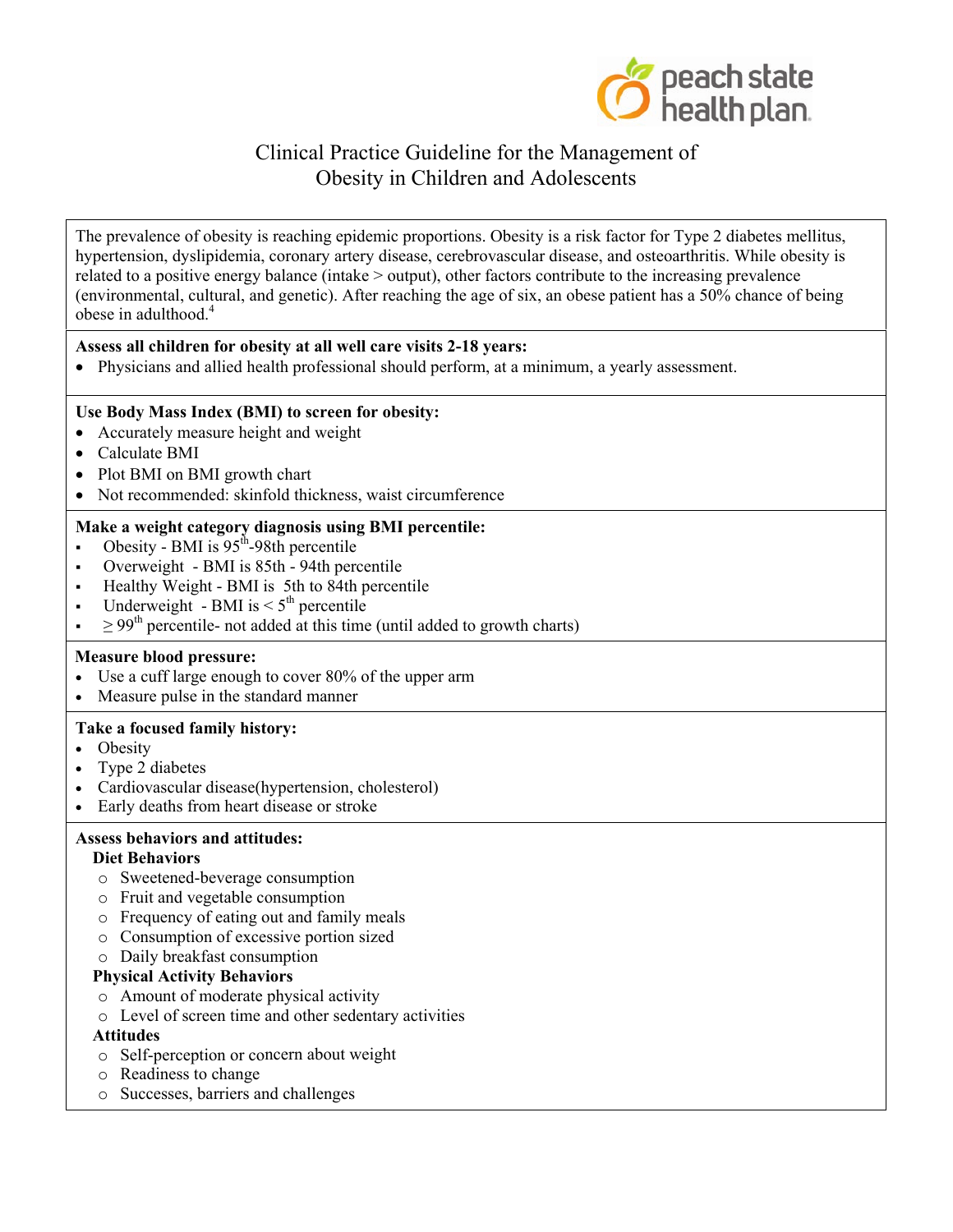

### **Perform a thorough physical examination:**

• Perform a thorough physical examination (See [Table 3\)](#page-3-0)

### **Order the appropriate laboratory tests:**

### **BMI 85-94%ile Without Risk Factors**

o Fasting Lipid Profile

### **BMI 85-94%oil Age 10 years & Older With Risk Factors**

- o Fasting Lipid Profile
- o ALT and AST
- o Fasting Glucose

### **BMI > 95%ile Age 10 Years & Older**

- o Fasting Lipid Profile
- o Readiness to change
- o Successes, barriers and challenges

#### **Give consistent evidence-based messages for all children regardless of weight:**

- Limit sugar-sweetened beverages
- Eat at least 5 servings of fruits and vegetables
- Moderate to vigorous physical activity for at least 60 minutes a day
- Limit screen time to no more than 2 hours/day
- Remove television from children's bedrooms
- Eat breakfast every day
- Limit eating out, especially at fast food
- Have regular family meals
- Limit portion sizes

### **Use Empathize/Elicit-Provide-Elicit to improve the effectiveness of your counseling**

Assess self-efficacy and readiness to change. Use Empathize/Elicit – Provide – Elicit to improve the effectiveness of your counseling.

### **Empathize/Elicit**

- o Reflect
- o What is your understanding?
- o What do you want to know?
- o How ready are you to make a change (1-10 scale)?

**Provide**

- o Advice or information
- o Choices or options

**Elicit**

- o What do you make of that?
- o Where does that leave you?

### **Develop an office based approach for follow up of overweight and obese children:**

A staged approach to treatment is recommended for ages 2-19 whose BMI is 85-94%ile with risk factors and all whose BMI is  $> 95\%$  ile.

In general, treatment begins with Stage 1 Prevention Plus (Table 4) and progresses to the next stage if there has been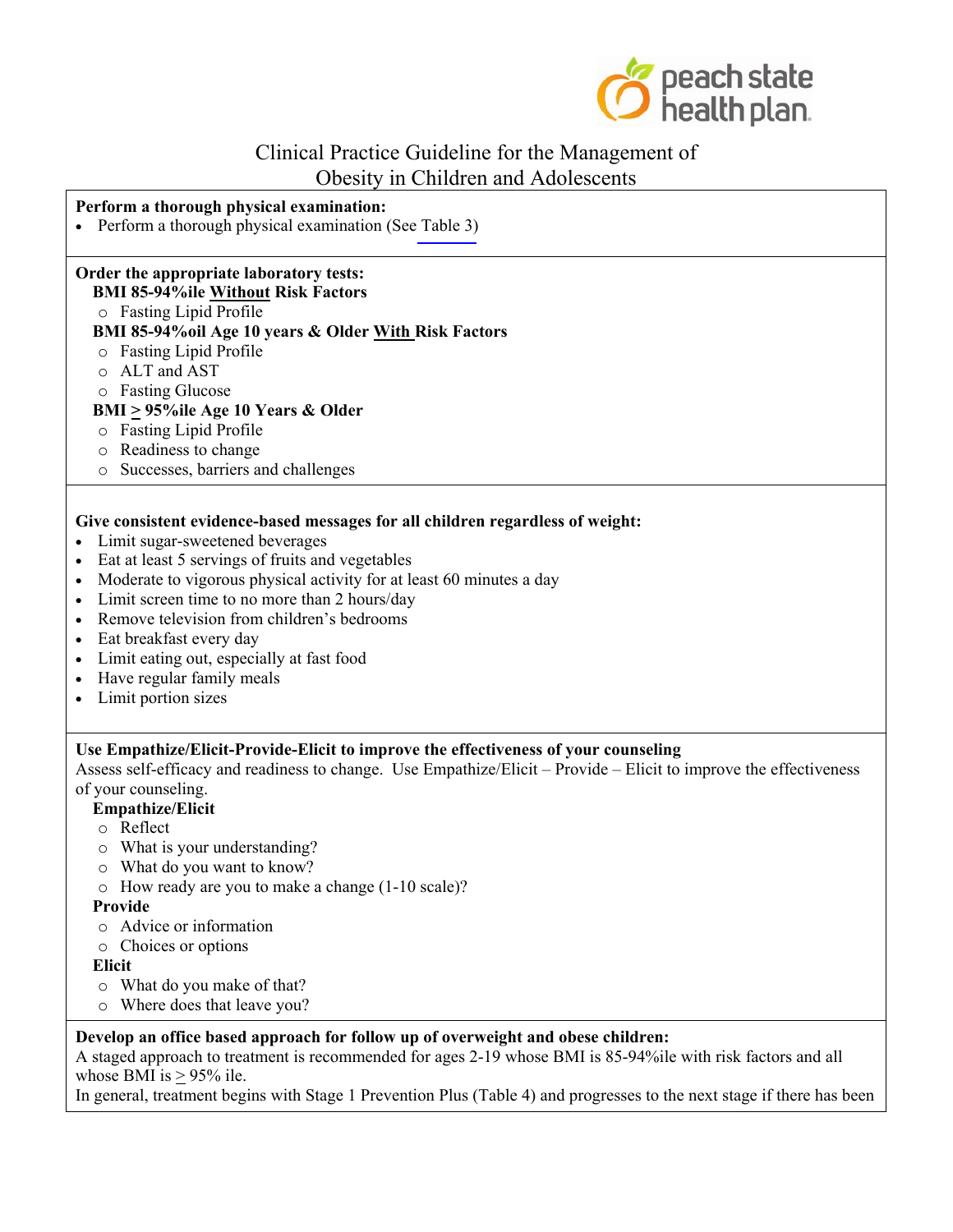

no improvement in weight/BMI or velocity after 3-6 months and the family is willing/ready. The recommended weight loss targets are shown in Table 5.

### **Stage 1 – Prevention Plus**

- o Family visits with physician or health professional who has had some training in pediatric weight management/behavioral counseling.
- o Can be individual or group visits.
- o Frequency individualized to family needs and risk factors, consider monthly.

### **Behavioral Goals –**

- o Decrease screen time to 2 hr/day or fewer
- o No sugar-sweetened beverages
- o Consume at least 5 servings of fruits and vegetables daily
- o Be physically active 1 hour or more daily
- o Prepare more meals at home as a family ( the goal is 5-6 times a week)
- o Limit meals outside the home
- o Eat a healthy breakfast daily
- o Involve the whole family in lifestyle changes
- o More focused attention to lifestyle changes and more frequent follow-up distinguishes Prevention Plus from Prevention Counseling

### **Weight Goal –**

o Weight maintenance or a decrease in BMI velocity. The long term BMI goal is <85%ile although some children can be healthy with a BMI 85-94%ile.

# **Advance to Stage 2 (Structured Weight Management)**

 $\circ$  If no improvement in weight/BMI or velocity in 3-6 months and family willing/ready to make changes.

### **Advocate for improved access to fresh fruits and vegetables and safe physical activity in your community and schools**

The Expert Committee recommends that physicians, allied healthcare professionals, and professional organizations advocate for:

- The federal government to increase physical activity at school through intervention programs as early as grade 1 through the end of high school and college, and through creating school environments that support physical activity in general.
- Supporting efforts to preserve and enhance parks as areas for physical activity, informing local development initiatives regarding the inclusion of walking and bicycle paths, and promoting families' use of local physical activity options by making information and suggestions about physical activity alternatives available in doctors' offices.

### **Identify and promote community services which encourage healthy eating and physical activity**

• Promote physical activity at school and in child care settings (including after school programs), by asking children and parents about activity in these settings during routine office visits.

### **Identify or develop more intensive weight management interventions for your families who do not respond to Prevention Plus**

The Expert Committee recommends the following staged approach for children between the ages of 2 and 19 years whose BMI is 85-94%ile with risk factors and all whose BMI is >95%ile:

### **Stage 2 – Structured Weight Management**

o Family visits with physician or health professional specifically trained in weight management. Monthly visits can be individual or group.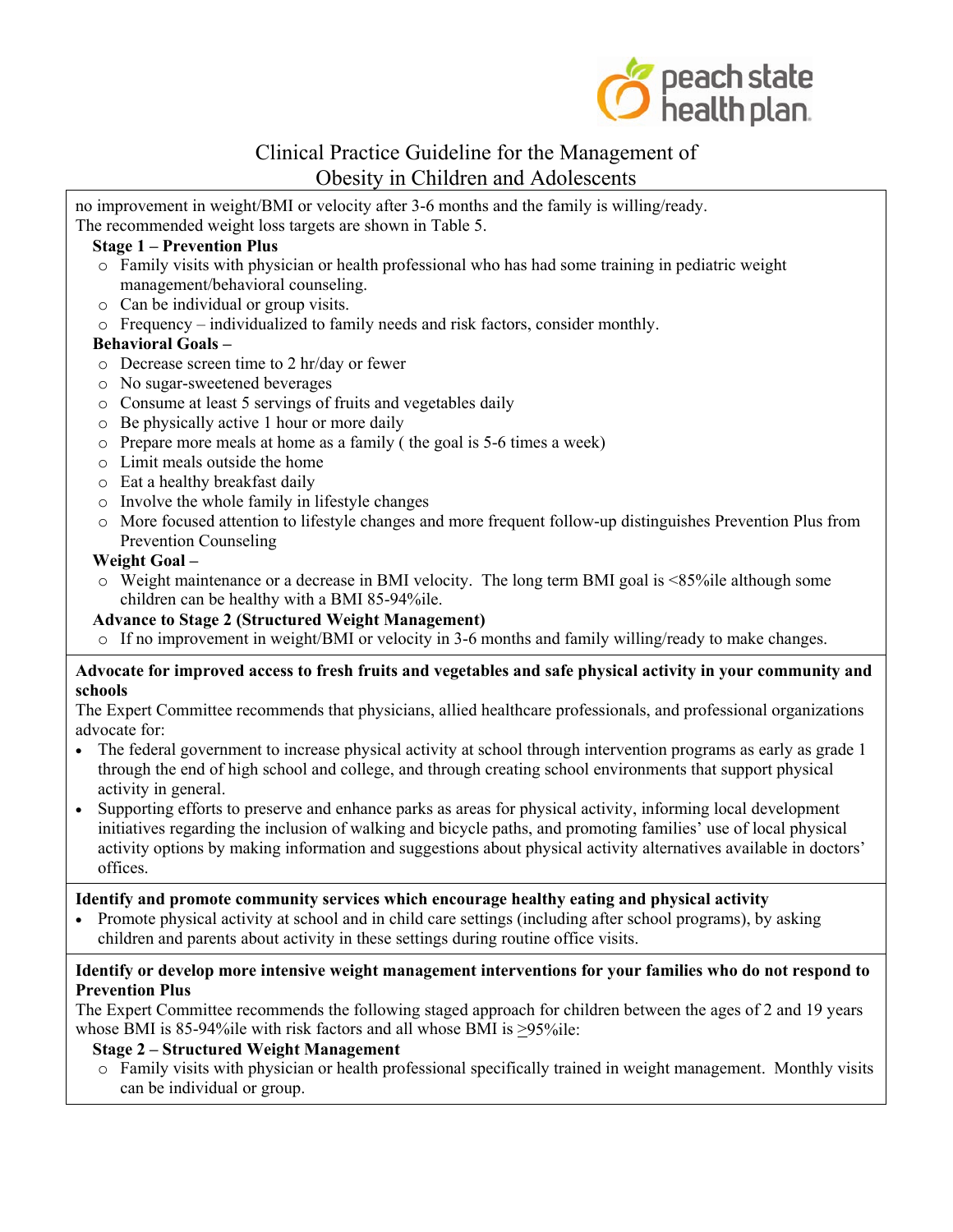

## <span id="page-3-0"></span>**Stage 3 – Comprehensive, Multidisciplinary Intervention**

 $\circ$  Multidisciplinary team with experience in childhood obesity. Frequency is often weekly for 8 – 12 weeks with follow up.

## **Stage 4 – Tertiary Care Intervention**

o Medications – sibutramine, orlistat, Very-low-calorie diets, weight control surgery – gastric bypass or banding. Recommended for select patients only when provided by experienced programs with established clinical or research protocols. Gastric banding is in clinical trials and not currently FDA approved.

#### **Table 1 – BMI 99%ile Cut-Points (kg/m²)**

| Age     | <b>Boys</b> | <b>Girls</b> |
|---------|-------------|--------------|
| (Years) |             |              |
| 5       | 20.1        | 21.5         |
| 6       | 21.3        | 23.0         |
| 7       | 23.6        | 24.6         |
| 8       | 25.6        | 26.4         |
| 9       | 27.6        | 28.2         |
| 10      | 29.3        | 29.9         |
| 11      | 30.7        | 31.5         |
| 12      | 31.8        | 33.1         |
| 13      | 32.6        | 34.6         |
| 14      | 33.2        | 36.0         |
| 15      | 33.6        | 37.5         |
| 16      | 33.9        | 39.1         |
| 17      | 34.4        | 40.8         |

#### **Table 2 – Abbreviated NHLBI Blood Pressure Table**  Blood Pressure 95% by Age, Sex and Height%

| Age             | <b>Boys</b> | Height% | <b>Girls</b> | Height % |
|-----------------|-------------|---------|--------------|----------|
|                 | 50%         | 90%     | 50%          | 90%      |
| $2 \, yr$       | 106/61      | 109/63  | 105/63       | 108/65   |
| $5 \mathrm{yr}$ | 112/72      | 115/74  | 110/72       | 112/73   |
| 8 <sub>yr</sub> | 116/78      | 119/79  | 115/76       | 118/78   |
| $11 \text{ yr}$ | 121/80      | 124/82  | 121/79       | 123/81   |
| $14 \text{ yr}$ | 128/82      | 132/84  | 126/82       | 129/84   |
| $17 \text{ yr}$ | 136/87      | 139/88  | 129/84       | 131/85   |

## **Table 3 – Symptoms and Signs of Conditions Associated with Obesity**

| <b>Symptoms</b>                                                                                                                                                                                                                                                                                                                                                                                                                                                                                                                                      | <b>Signs</b>                                                                                                                                                                                                                                                                                                                                                                                                                                                                                                                                                                                                                                                                                                                                                              |
|------------------------------------------------------------------------------------------------------------------------------------------------------------------------------------------------------------------------------------------------------------------------------------------------------------------------------------------------------------------------------------------------------------------------------------------------------------------------------------------------------------------------------------------------------|---------------------------------------------------------------------------------------------------------------------------------------------------------------------------------------------------------------------------------------------------------------------------------------------------------------------------------------------------------------------------------------------------------------------------------------------------------------------------------------------------------------------------------------------------------------------------------------------------------------------------------------------------------------------------------------------------------------------------------------------------------------------------|
| Anxiety, school avoidance, social isolation<br>(Depression)<br>• Polyuria, polydipsia, weight loss (Type 2<br>diabetes mellitus)<br>Headaches (Pseudotumor cerebri)<br>Night breathing difficulties (Sleep apnea,<br>hypoventilation syndrome, asthma)<br>• Daytime sleepiness (Sleep apnea,<br>hypoventilation syndrome, depression)<br>Abdominal pain (Gastroesophageal reflux, Gall<br>bladder disease, Constipation)<br>Hip or knee pain (Slipped capital femoral<br>epiphysis)<br>• Oligomenorrhea or amenorrhea (Polycystic<br>ovary syndrome) | $\triangleright$ Poor linear growth (hypothyroidism, Cushing's,<br>Prader-Willi syndrome)<br>Dysmorphic features (Genetic disorders,<br>including Prader-Willi syndrome)<br>Acanthosis nigricans (NIDDM, insulin<br>resistance)<br>• Hirsutism and Excessive Acne (Polycystic ovary<br>syndrome)<br>$\triangleright$ Violaceous striae (Cushing's syndrome)<br>▶ Papilledema, cranial nerve VI paralysis<br>(Pseudotumor cerebri)<br>Tonsillar hypertropohy (Sleep apnea)<br>Abdominal tenderness (Gall bladder disease,<br>GERD, NAFLD)<br>Hepatomegaly (Nonalcoholic fatty liver disease<br>(NAFLD)<br>• Undescended testicle (Prader-Willi syndrome)<br>• Limited hip range of motion (Slipped capital)<br>femoral epiphysis)<br>► Lower leg bowing (Blount's disease) |